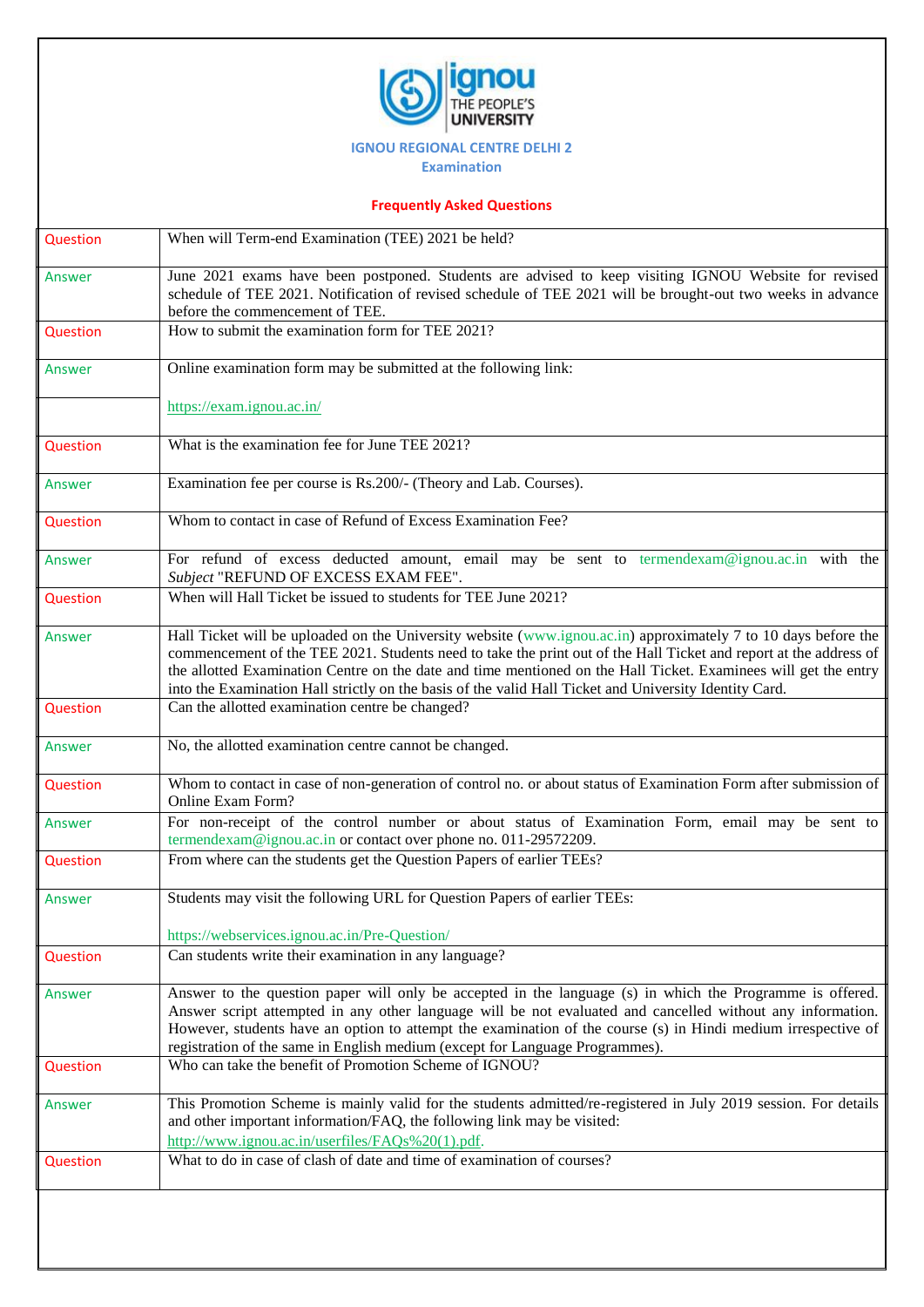| Answer   | Exams of the courses in a particular group (Group1, 2, 3, 4, 5 and 6) of Bachelor Degree Programmes are<br>conducted on same day, date and time. In case, date and time of exam for two courses is same but the courses are<br>of different years/semester, it will not be considered as Clash hence no request for change in date/session will be<br>considered.                                                                                                                                                                                                                         |
|----------|-------------------------------------------------------------------------------------------------------------------------------------------------------------------------------------------------------------------------------------------------------------------------------------------------------------------------------------------------------------------------------------------------------------------------------------------------------------------------------------------------------------------------------------------------------------------------------------------|
| Question | How students can check their results?                                                                                                                                                                                                                                                                                                                                                                                                                                                                                                                                                     |
| Answer   | <b>URL</b><br>Students<br>visit<br>the<br>following<br>for<br>Question<br>of<br>earlier<br>TEEs:<br>Papers<br>may<br>http://www.ignou.ac.in/ignou/studentzone/results/2                                                                                                                                                                                                                                                                                                                                                                                                                   |
| Question | Whom to contact in case of non-declaration of results?                                                                                                                                                                                                                                                                                                                                                                                                                                                                                                                                    |
| Answer   | Students may write email to the following email IDs as per their Programmes:                                                                                                                                                                                                                                                                                                                                                                                                                                                                                                              |
|          | <b>Student's Level</b><br><b>Email ID</b>                                                                                                                                                                                                                                                                                                                                                                                                                                                                                                                                                 |
|          | <b>Students</b><br>οf<br><b>Master</b><br><b>Degree</b><br>mdresult@ignou.ac.in<br><b>Programmes</b>                                                                                                                                                                                                                                                                                                                                                                                                                                                                                      |
|          | <b>Students</b><br><b>Bachelor</b><br>οf<br><b>Degree</b><br>bdresult@ignou.ac.in<br><b>Programmes</b>                                                                                                                                                                                                                                                                                                                                                                                                                                                                                    |
|          | <b>Students</b><br><b>Diploma</b><br>of<br>Level<br>dpresult@ignou.ac.in<br><b>Programmes</b>                                                                                                                                                                                                                                                                                                                                                                                                                                                                                             |
|          | <b>Students</b><br>Certificate<br>of<br>Level<br>cpresult@ignou.ac.in<br>Programmes                                                                                                                                                                                                                                                                                                                                                                                                                                                                                                       |
| Question | How to apply for the re-evaluation of Answer Scriptsand issue of copy of answer scripts?                                                                                                                                                                                                                                                                                                                                                                                                                                                                                                  |
| Answer   | Form for re-evaluation of answer scripts and issue of copy of answer scripts is available at the following link:                                                                                                                                                                                                                                                                                                                                                                                                                                                                          |
|          | http://www.ignou.ac.in/userfiles/Application%20form%20for%20Reevaluation%20of%20Answer%20Scripts.pdf.                                                                                                                                                                                                                                                                                                                                                                                                                                                                                     |
| Question | How to apply for the improvement of division/marks?                                                                                                                                                                                                                                                                                                                                                                                                                                                                                                                                       |
| Answer   | the improvement of division/marks is available at<br>The information regarding<br>the<br>following<br>link:http://www.ignou.ac.in/userfiles/Improvement%20form.pdf.                                                                                                                                                                                                                                                                                                                                                                                                                       |
| Question | Whom to contact for non-receipt of Certificate/Degree/Diploma?                                                                                                                                                                                                                                                                                                                                                                                                                                                                                                                            |
| Answer   | Students may contact their concerned Regional Centre. In case the Regional Centre of student is Regional Centre<br>Delhi-2, email may be sent to rcd2exam@ignou.ac.in.                                                                                                                                                                                                                                                                                                                                                                                                                    |
| Question | How to obtain Certificate (Degree/ Diploma)?                                                                                                                                                                                                                                                                                                                                                                                                                                                                                                                                              |
| Answer   | Students of 33 <sup>rd</sup> Convocation onwards may obtain their Completion Certificate (Degree/ Diploma) by<br>paying online fee using the link https://sedservices.ignou.ac.in/idms/.<br>For the Degrees/Diplomas prior to $33rd$ Convocation, concerned student/s may visit Regional Centre<br>Delhi-2, in person, along with Demand Draft of Rs.600/- (in favour of IGNOU) and IGNOU Identity<br>Card, on any working day between 10.30 am to 5.00 pm, after the resumption of face-to-face services at<br>the Regional Centre/Unlocking of Delhi, for collection of Degree/Diploma. |
| Question | When the Degree/Diploma will be sent to the students who have already paid the fee for $34th$ Convocation?                                                                                                                                                                                                                                                                                                                                                                                                                                                                                |
| Answer   | The Degree/Diploma will be dispatched through Speed Post after the resumption of face-to-face services at the<br>Regional Centre/Unlocking of Delhi.                                                                                                                                                                                                                                                                                                                                                                                                                                      |